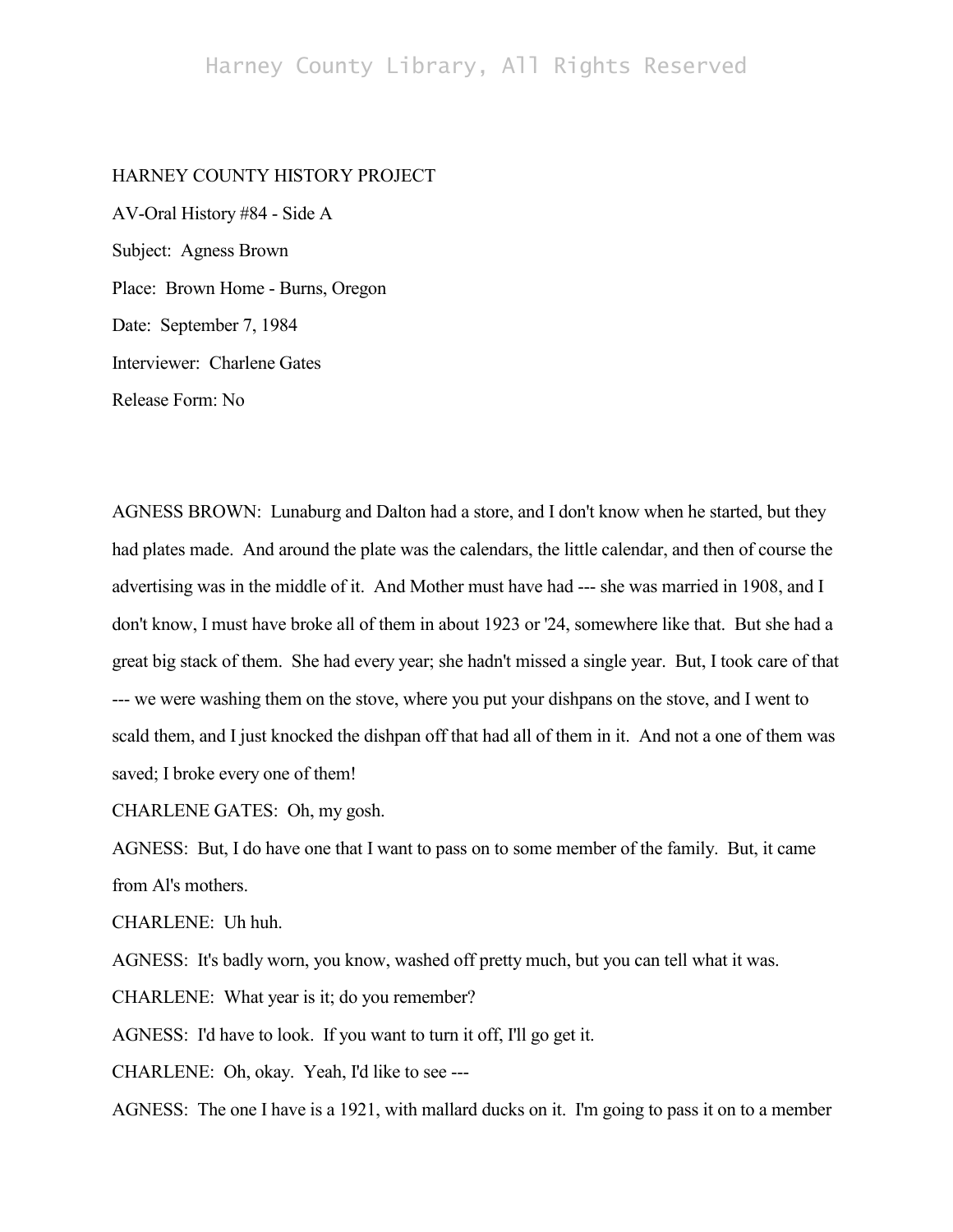of the family.

CHARLENE: That will be really nice to have handed down.

AGNESS: Yeah. There's a chip.

CHARLENE: Beautiful. I don't think mine has the --- I think it says Burns Department Store; I'm not sure, instead of Stenger, Lunaburg and Dalton. The one I gave to the museum, anyway. AGNESS: Lunaburg, Dalton & Company, Department Store. Old man Lunaburg I think started the store; ... from just what I remember Al say. I think that he was the one that gave us --- gave Al's folks a clock that was a real antique. And we passed it on to Roger, because Roger loves clocks. But I'm sure that was Mr. Lunaburg that gave ---

CHARLENE: You knew him? Then did you know him?

AGNESS: Ah, no I can't remember him. I can remember Mr. Dalton. But I can't --- and I can remember George Hagey, and of course Ben Brown, but they are the only merchants that I remember as a kid.

CHARLENE: Uh huh.

AGNESS: But I can remember the store, you know, real well. But, of course, it was in there where Penney's, and then Hirsch's are now.

CHARLENE: Uh huh. It's hard to imagine ---

AGNESS: It was a pretty nice store. As I remember, we went up some steps to get into it. Of course, you know, the street is way lot higher. I did find something that was very interesting this week. Nathan was digging, so he got into a bunch of drawers down in the basement, of stuff that we brought up from Al's mothers. I had looked at it and thought it was just pictures of Aunt Clare's house in Mexico, but mixed in with it was an original picture of the building, the Brown Building when it was first ... I didn't know I had this.

CHARLENE: Huh --- let's see, this is --- it's still there, isn't it?

AGNESS: Yes.

CHARLENE: Which ---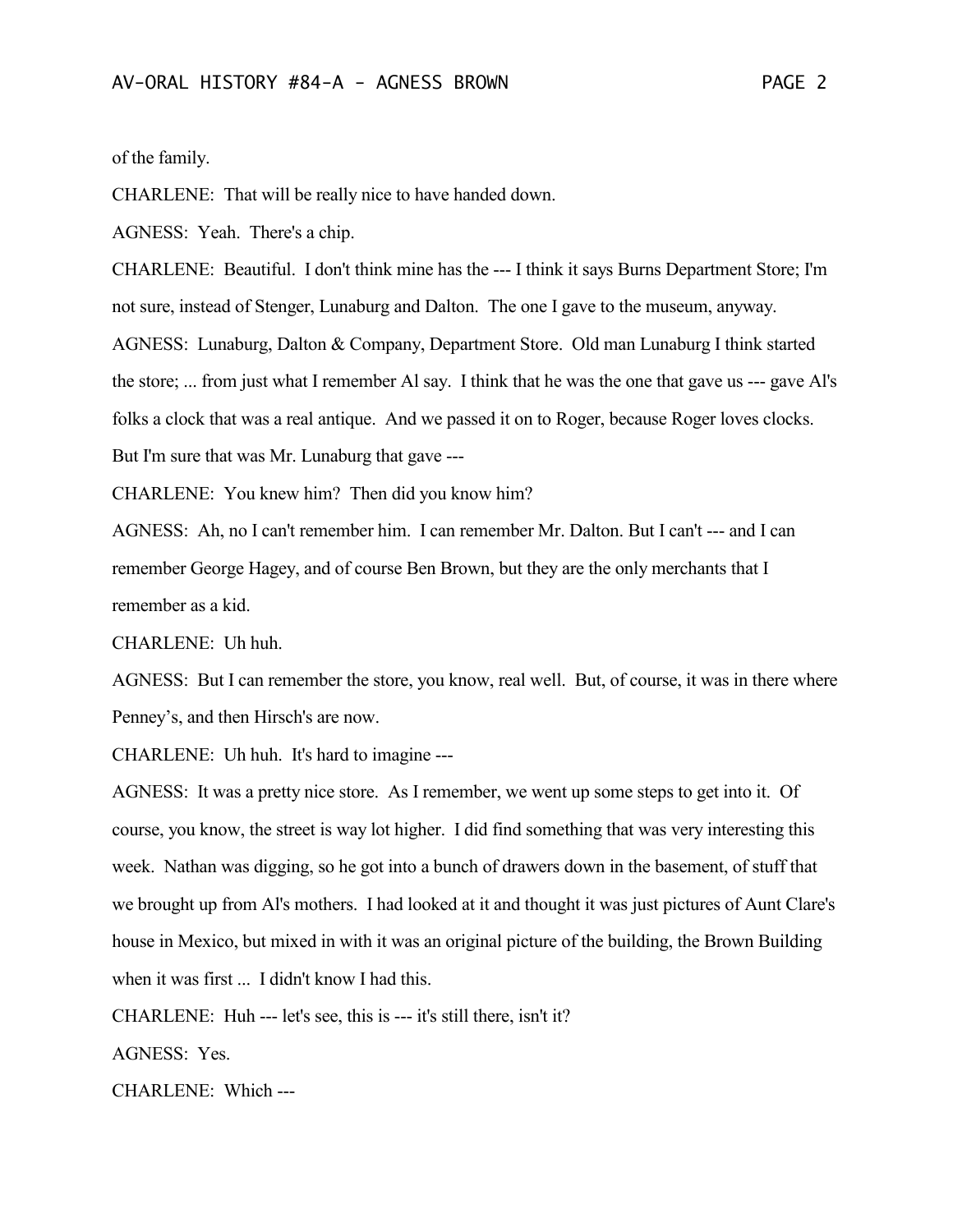AGNESS: Except in 19 and 10 they remodeled it, and then in 19 and 30 they remodeled it, 1950 they remodeled it, in the '50's --- '51 or '52, somewhere along in there. So it doesn't have --- then last year we give it a face-lift. The pillars are going, so we had to do something.

CHARLENE: Uh huh.

AGNESS: So, we covered the pillars.

CHARLENE: Goodness sakes, do you know who all these people are?

AGNESS: No, I can't recognize any of them. I mean there is not even a resemblance of anybody. 'Cause Grandpa Brown, Nathan Brown, would have been a pretty old man by then, and the pictures I have of him taken probably ten years later, he looked like a smaller man than any of the people in here. And they don't look like Uncle Ben. There is nobody that looks like Len, and who the woman was, I have no idea.

CHARLENE: Huh. Goodness, but this whole thing was there?

AGNESS: That's the way it looked originally.

CHARLENE: Goodness sakes. That's really a handsome building. It's really nice looking. AGNESS: Well, look at all the, all the gingerbread on the front of that. And I spoke to Dick Keeler, and he said --- well the wooden plates that they had that fastened to, are still up there, above the windows.

CHARLENE: Uh huh. Huh. A nice brick front, my goodness.

AGNESS: But I have the papers, the contract, where he drew up the contract to have them move these pillars into different places. I can't remember --- I think they moved that pillar. And I can't come up with the right --- and another thing you notice in this picture, is how much lower the street was than the sidewalk. And of course that's a wooden sidewalk, with steps coming from the street up to the sidewalk.

CHARLENE: Uh huh. Huh. It must have been awfully muddy.

AGNESS: Oh well, we didn't think anything about mud, you know. Snowed most of the winter, so

---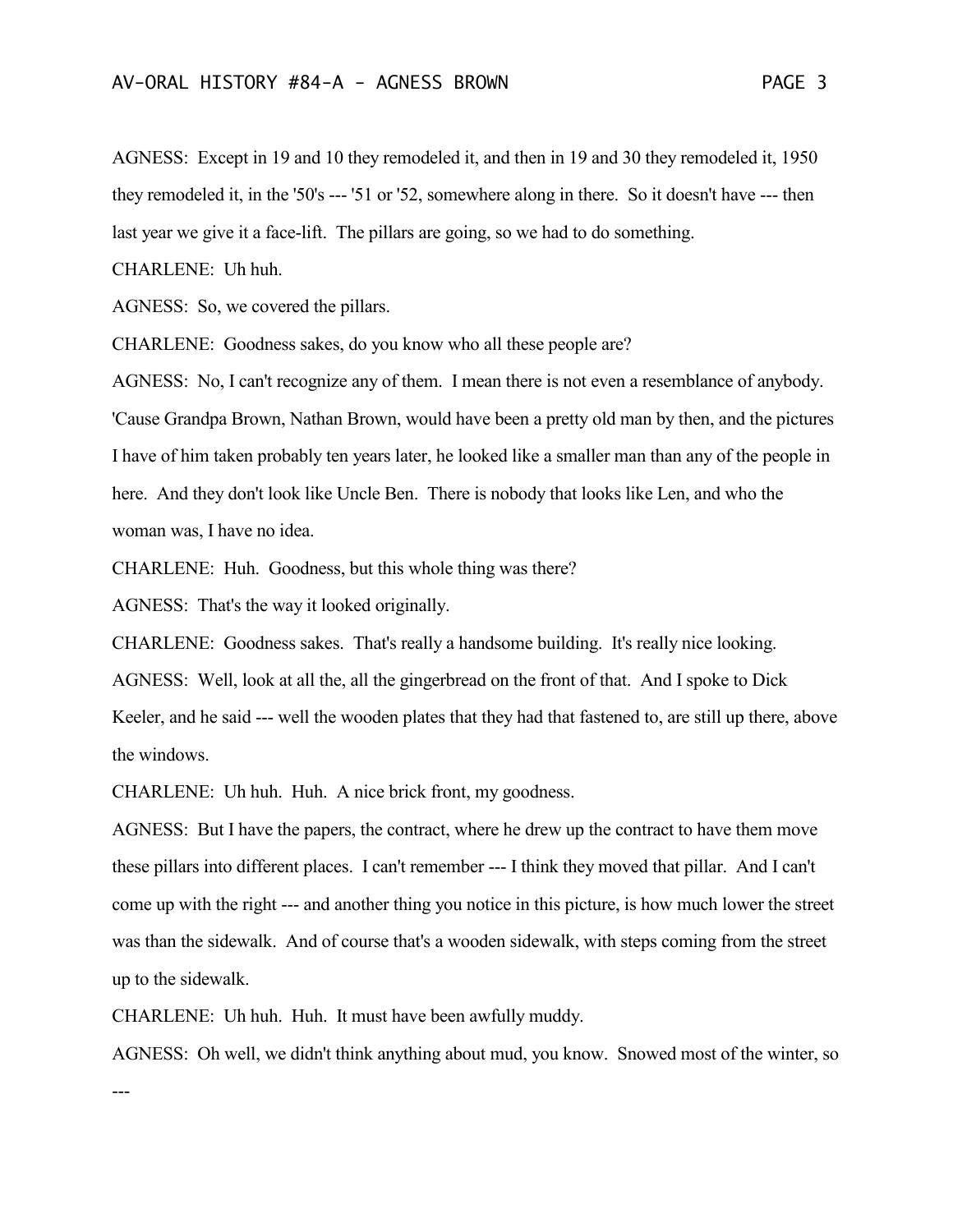### CHARLENE: Uh huh.

AGNESS: But no, I can remember them putting extra gravel on, you know.

CHARLENE: Yeah.

AGNESS: It wasn't crushed rock; it was gravel that they did get out of a pit someplace. But I can remember putting that on when I was just a kid.

CHARLENE: Huh.

AGNESS: And I don't have any idea when they took this gingerbread off the top, above these windows. And I don't know what that gingerbread was, whether it was all wood --- it must have been.

CHARLENE: Uh huh.

AGNESS: Because there is about a 2 x 4 --- 2 x --- maybe a full

--- no, it isn't that big, about a 2 x 4. 'Course it's a full 2 x 4 width, in those days it wasn't all planed off. It's above those windows, if you stand out and look, you can see that board up there. And that's what they were fastened to, so they must have been just fancy wooden decorations. And when they got to looking bad, they just took them off.

CHARLENE: Uh huh. I wonder ---

AGNESS: And all this gingerbread, of course, is gone. And that was wood. All that gingerbread along the top was wood. But it's kind of interesting to ---

CHARLENE: Yeah, it is.

AGNESS: The kids tried to look to see what kind of cans were sitting in the window. The magnifying glass didn't bring it out.

CHARLENE: Oh, my. Did --- now that was --- when did he come --- when did the Browns come to Harney County?

AGNESS: It was in '84.

CHARLENE: Oh, so they were ---

AGNESS: The building was '96, you see.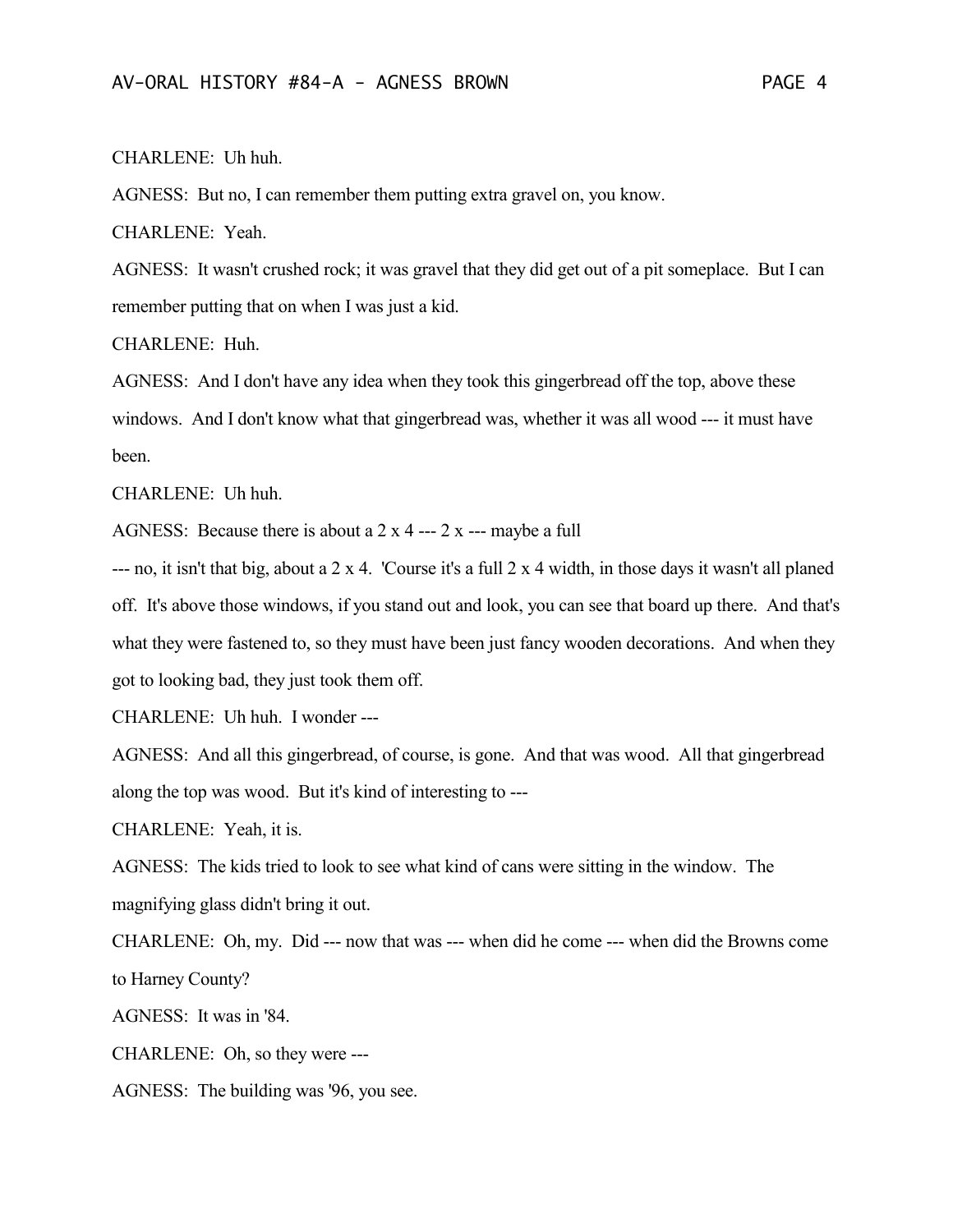CHARLENE: Uh huh. A lot of people came in '84, '85, it seems like.

AGNESS: Yeah. Now Grandpa Poujade came in '80. That's when Ed Hanley brought in his cattle, into here. And I --- I think Grandpa had been here maybe a year --- no, let's see, he was born in '54. Grandpa must have come in earlier than that, on one trip. But he came to stay in '80. Because I think he said he was 19 --- 18 or 19 when he came in the first time.

CHARLENE: Uh huh.

AGNESS: And that's when he brought in the --- came in with Ed Hanley and John Devine. I remember he said that --- at the time they were naming Devine highway. Grandpa mentioned that he came in with John Devine. And he said John Devine was here long before Bill Hanley. They wanted to call it the Bill Hanley highway. But there were people that wanted to do that. And Grandpa was opposed to it because --- he said that he thought if they was going to name it after an early cattleman that it should be John Devine, because that's when he came in. But, I mean, he came in before Hanley did. In fact, he may have come just with John Devine. But then he went back. I think, from talking to other members of the family that I have recently met, that they came in with --- that the boys all came in at different times. You know, I mean some of them would come in on one trip, and then some of the rest of them would come in on another trip.

CHARLENE: Huh. Did the Browns come and build their store; I mean did they go into business immediately?

AGNESS: I have no idea about that. I know that Nathan Brown was up around Walla Walla first. And at one time he had to been down around Oregon City, or down in there, because he filed his naturalization papers at Oregon City, Oregon Territory.

CHARLENE: Hmm.

AGNESS: I'm still hunting for those. CHARLENE: Oh, oh, where was he from? AGNESS: Germany. CHARLENE: Oh, I see.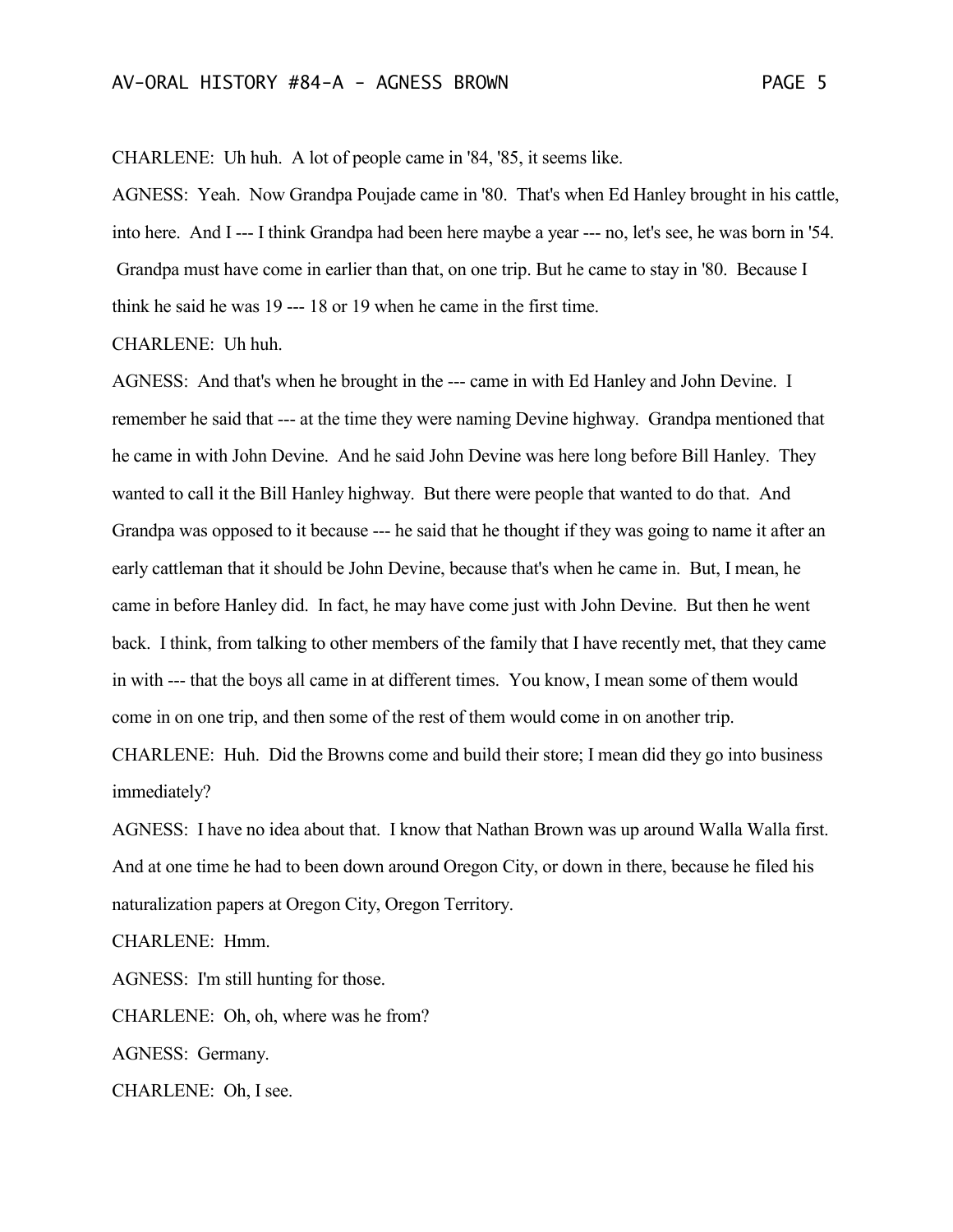AGNESS: Yeah, I think Grandpa Brown came from Germany. If I find the papers, I'll know. I can get a copy from the Historical Society, because Al, at one time took it down and they took a photocopy of it. So, they do have a copy of that. But where it's put, I don't know. I've still got about 25 boxes of stuff to get through. And the logical places --- things don't seem to turn up. But the most illogical places --- I think probably Al had it in the desk.

CHARLENE: Huh.

AGNESS: And I'm just now finding the boxes of stuff when we cleaned out the desk.

CHARLENE: Goodness sakes. It does take a long time.

AGNESS: Oh, yeah.

CHARLENE: Just forever.

AGNESS: Well, when they moved out of that part of the building, in such a hurry, stuff was thrown into boxes. I mean it was just --- from here --- they cleaned out a desk they would just take a box and take everything out of it and put it in a box. And I thought, where they were stored, turned out the kids didn't put it there at all. I thought it was out in the storeroom part. Part of it was back on the high part --- shelves, boxes I thought had been there for umpteen years. And, of course, I found papers that I broke my neck trying to find. And I found them in this last trip down, when Roger was here to help me get stuff out of the vault. So, I tell you when you do things under stress --- and everybody helps, everybody helps and they don't know what they are doing.

CHARLENE: Yeah.

AGNESS: Everything goes in and --- there's stuff in there that--- had I been down there it would have gone in the wastebasket. So, now I'm going through it and putting it in the wastebasket. But its things like that, you know, it's just hard.

CHARLENE: I know it takes an awful long time.

AGNESS: I thought of one thing that was interesting. Did I tell you the story of the men that was - -- had murdered somebody here, and they had the trial?

CHARLENE: Hmm.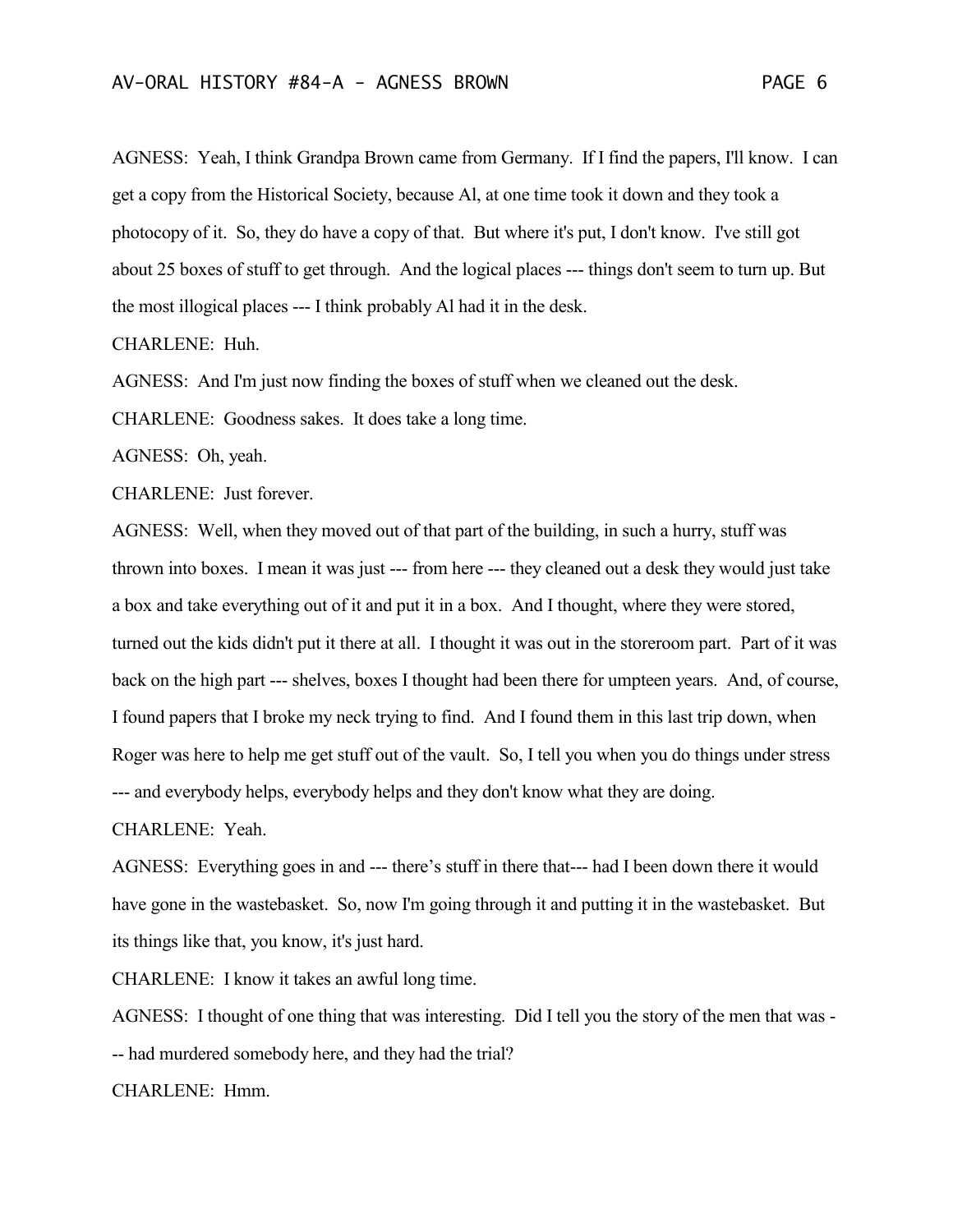AGNESS: Well, Mother always said there was only one thing that burned up in the house --- when it --- when our house burned down at Harney, that made her not regret the house burning quite so much. When Dad sat on the jury, and I think that a person could look this up and follow it down, you know, it would be something. I haven't had time to do it. But, Al looked up in the courthouse, and there was a murder case that Dad sat on the jury. And it's in the court records over here. Anyway, this man, when he was sentenced to die at Salem, and they gave him his last request, and that was to have his hide tanned, and apiece sent to each member of the jury, and the judge, and the clerk, everybody got a little piece of that.

CHARLENE: Oh.

AGNESS: Well, my mother just pretty near died. She didn't know what to do with it. What do you do with it? It was almost sacrilegious to her to throw it away.

CHARLENE: Uh huh.

AGNESS: And, she sure didn't want to keep it. So we had this big attic, we had--- it was really a two and a half story house. And up in the attic, why Dad had all his stuffed birds. And Dad was a taxidermist, as well --- he had a hobby in those days, and it was stuffing birds, and all kinds of animals. Well, anyway, the attic was full of those kinds of things. But Mama took that envelope up and put it in the attic. Well, the attic was the first thing that burned. So we are quite sure that that piece of skin burned up. But I don't know what the rest of the people did with theirs.

CHARLENE: Gosh.

AGNESS: But, everybody got one.

CHARLENE: Isn't that grizzly? Oh.

AGNESS: But, now those would have to be in the records of the penitentiary, wouldn't they?

CHARLENE: I suppose so. Gosh. But they actually carried that out, I mean ---

AGNESS: They actually carried it out.

CHARLENE: An awfully strange request to ---

AGNESS: Well, he was mad.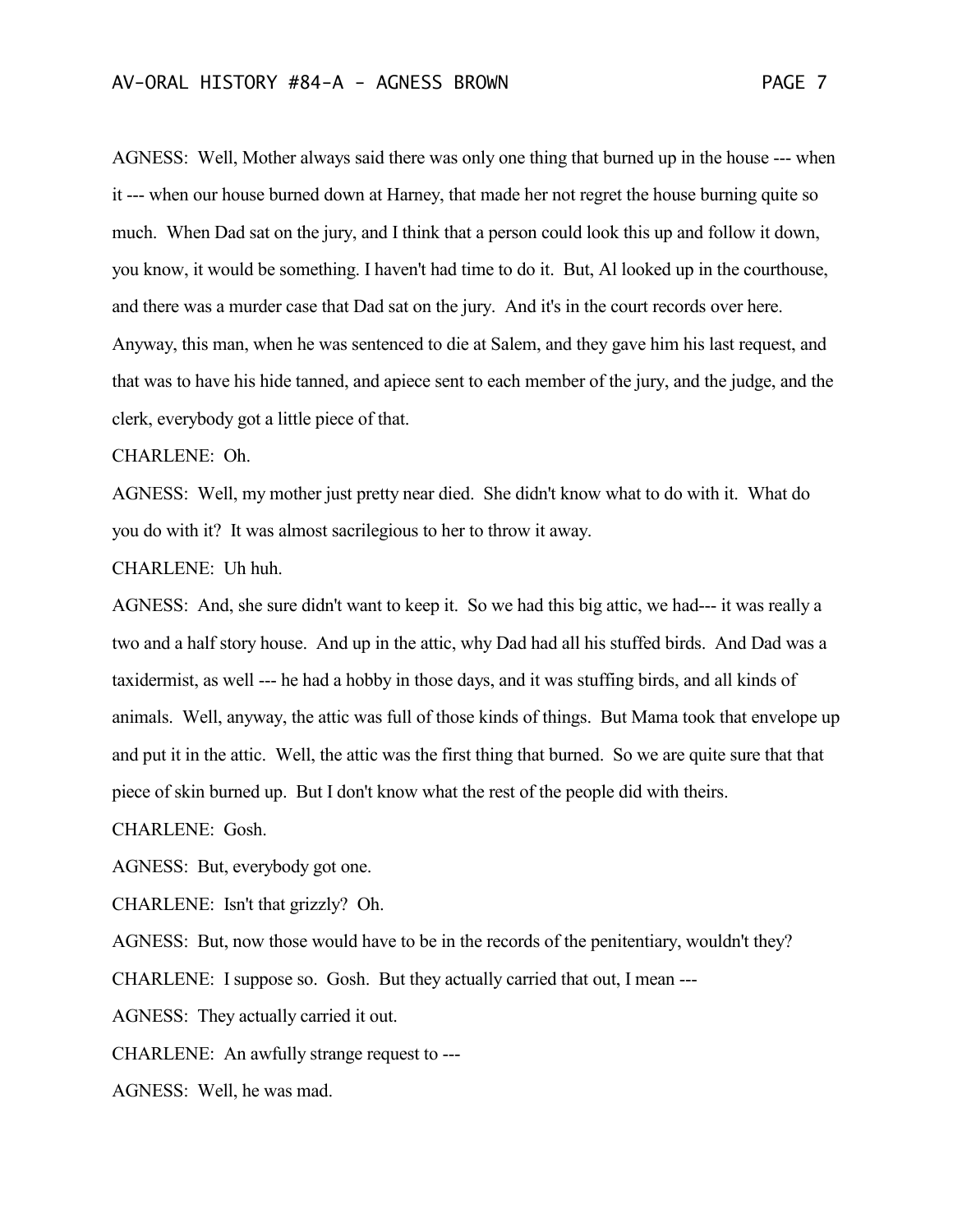## CHARLENE: Well, yeah.

AGNESS: That was the thing; he got even. Yeah. He got even with them. And Mama said that was really getting even.

CHARLENE: Yes, it sure was. That's awful.

AGNESS: I have been going to --- I think I've got the number of the case, so I'll have the names, you know. I don't even know what the man's name was. But, there was only one case that Al could find where Dad served --- where on the jury was Charley Davis, and it was a murder trial. It was the only one over there that he could find. And, you know, it was the period of time after Mama and Dad were married, and before Dad died. So, it was only about a ten year period in there. So it was along in there, twelve, fifteen-year period, I guess. But it wasn't, you know, too long a period that --- there was only one murder case that --- where he was on the jury. So, it would be fun to write and find out if there was anything to the story. You could have that job, Charlene.

CHARLENE: Oh, gosh. I don't know if I would want to find out. I wonder if anybody has kept it this long.

AGNESS: Well, I doubt that anybody --- you know, probably most people just threw it in the stove and burned it. But Mama, she couldn't do that. But it got burned up anyway.

CHARLENE: I wonder who it was --- did they, was it a murder in here, in Burns?

AGNESS: Well, you can find that in the courthouse records. That's up in the courthouse records. Al had got a hold of the information for me, and I had it in there, and I may still have it. But in all the shuffling of papers and stuff, I have no idea where it is right now. But, I know I can go over here to the courthouse and find that record. Because he went clear through the court records, and there was only one case that was murder case, and that the man was executed, that Dad served on. So that pretty well tied it down to one person.

CHARLENE: I wonder if anybody --- I wonder if they would honor that kind of request today. AGNESS: I don't think they would. No, I don't believe they would.

CHARLENE: Pretty much out of reason.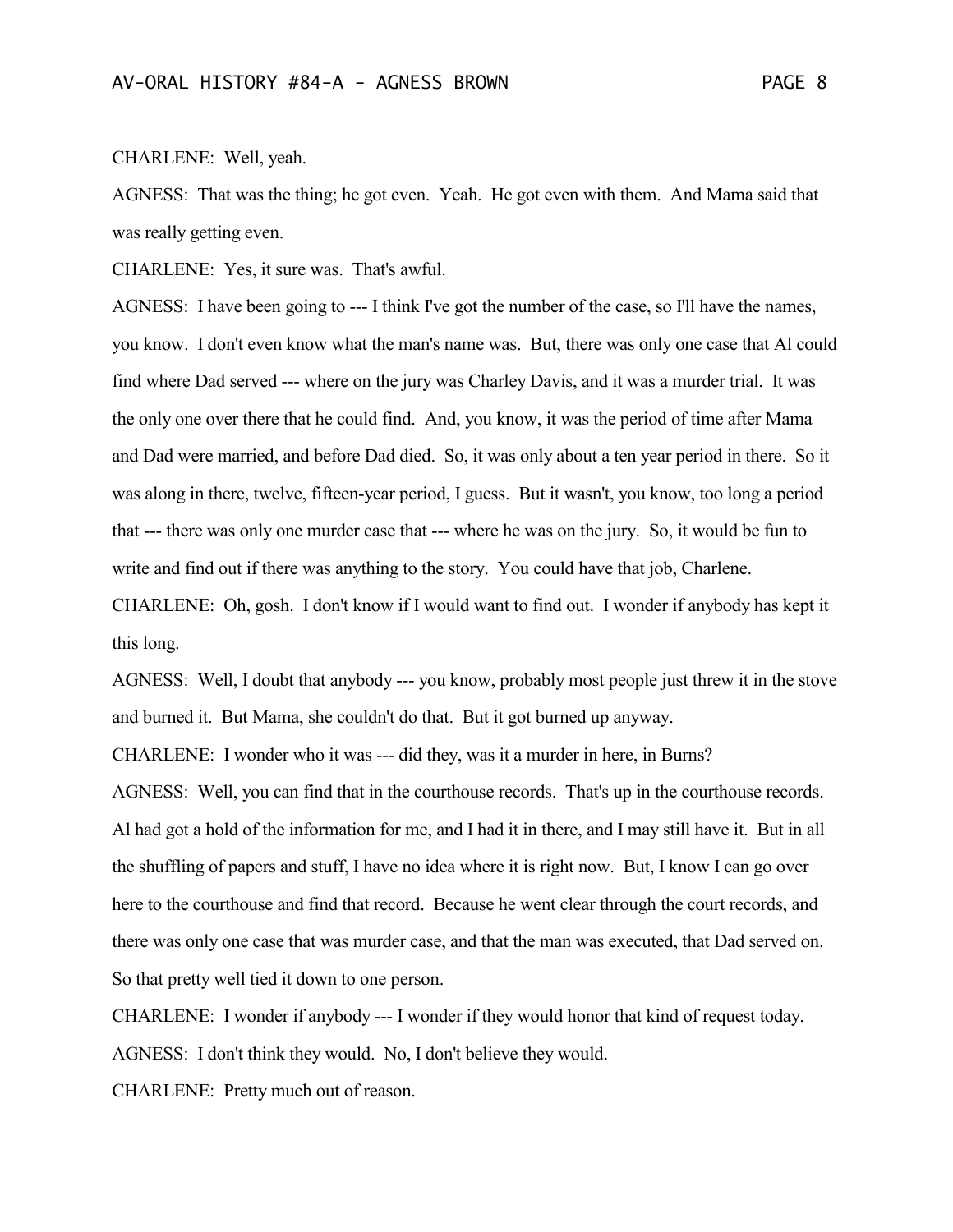AGNESS: But years ago, whatever they asked, they honored. But anyway, that is one of the gruesome tales they told about this.

CHARLENE: That's pretty raw --- frontier there.

AGNESS: Uncle Cecil Irving was here, of course, for the funeral. And we went down to the bridge, the new bridge that they've got at the Narrows, and he stood there, and he was telling us all about the lakes when he was a kid. And he said there were times when --- he didn't think this much water --- but there were times when there was lots of water in the lake. So many people had the idea that the lake never has been high until this time. But, it has been.

CHARLENE: It's pretty high. You know, you were talking to me about a tornado that came through here a long time ago.

AGNESS: Oh, I guess it was a tornado. It looked like a whirlwind that was on its side. It was just rolling around, and around, and around. We were living on the ranch at Harney, for us three miles east of where the Harney town site was. And it was right at the mouth of the Mortimer Canyon. We had a grain field that was south of us, and it went through that grain field, probably I would say a quarter of a mile from the house. And a child's eyes, you know, can distort the size of that windstorm, but I would have said it was like a --- as high as a two story building, maybe. That rolling mass of wind, and dust, and dirt, and --- but it was --- As I used to think about it, we used to sit and make ovals when we were writing, round, and round, and round, and round. Well, that's what this was doing, going round, and round, and round, and round, only it was going level. It wasn't a funnel coming down, this just went --- And Uncle Almy lived over in the next canyon, it lifted his barn up, left the --- apparently the mangers weren't fastened to the building itself, because it picked the building up and left the horses standing there tied to the mangers, and turned it around, and sat it down. And all they had to do was move the mangers back into it, it wasn't, you know, it didn't seem to hurt it any. And it didn't hurt the house at all.

CHARLENE: Huh.

AGNESS: But that's --- as far as I know --- of course I was maybe, I wasn't old enough to go to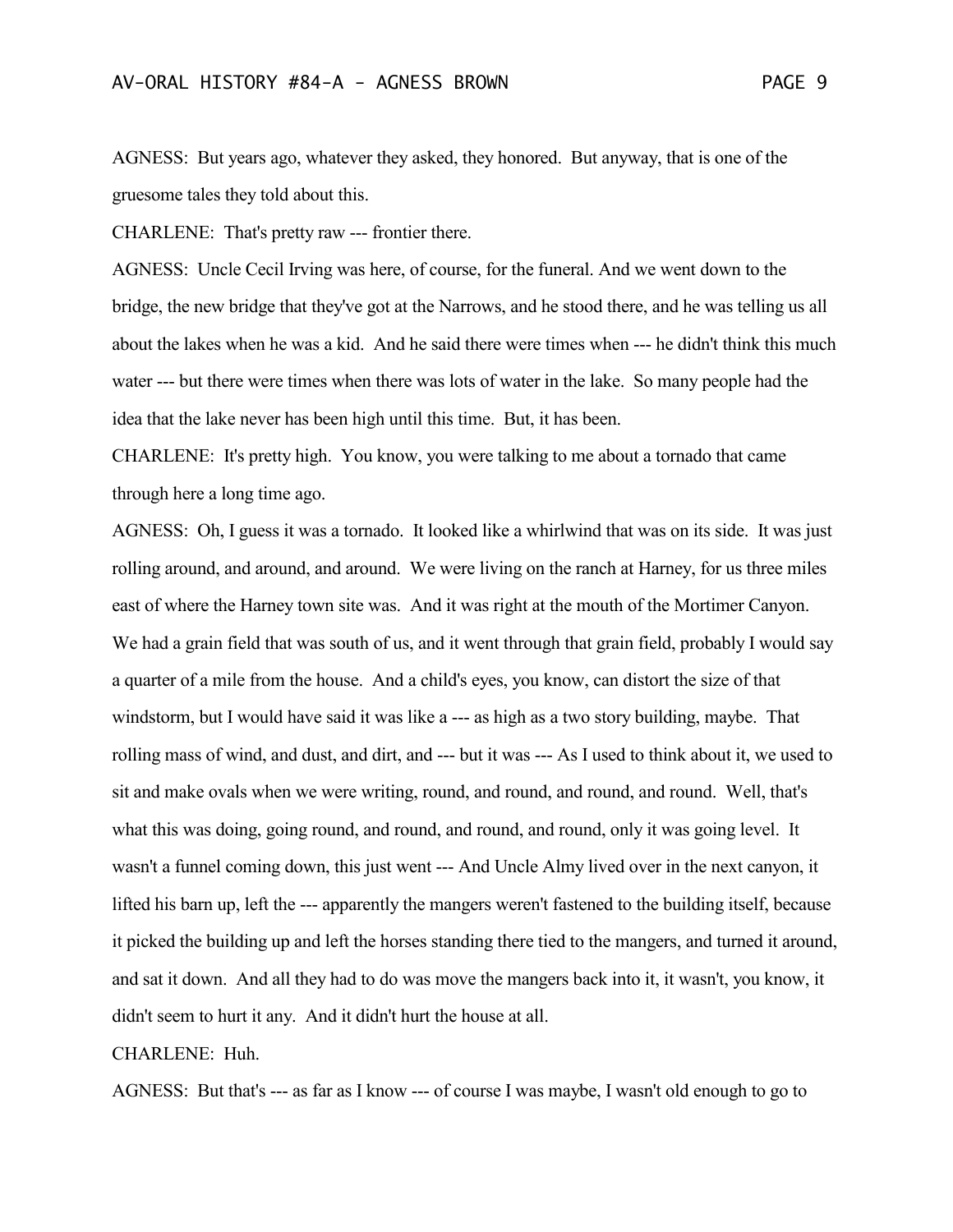school.

#### CHARLENE: Oh.

AGNESS: So, I was little. And that whirlwind might have been half that size, or it might have been twice that size, you know. My judgment as to how deep snow was in those days was, you know, if there was fence post sticking out of it, just barely sticking out, it was as high as the fence. But, to know whether --- how much snow was there and things like that, I don't remember, Charlene. And I think that maybe my memory, from that sort of thing may be faulty. You know, what might have looked awful big to me might not have amounted to much.

CHARLENE: But still, if it ---

AGNESS: Well, I can remember snow clear up over the --- the snow clear over the fences.

CHARLENE: Hmm.

AGNESS: But, that was drifted snow. May have been all bare out in the field, I don't know, you know.

CHARLENE: Yeah, uh huh.

AGNESS: So, and I can remember winds blowing it like that. But, I can remember one hailstorm when we lived at the ... place. Did I tell you about that one?

CHARLENE: No, I don't think so.

AGNESS: Dad was putting up hay over in the Red S Field, and Mama

--- we kids were along. The house was in an L shape, with a big porch on the inside of the L, and that went out, oh, I suppose six, seven feet, maybe eight feet out from --- and it had a roof over the porch, too. But this storm come up and --- oh, the wind was blowing, and it was an electrical storm, and pretty soon it began to hail. And it hailed, and it hailed, and it blew it onto that porch to where it was up oh, three feet, and slanting down till it made a bank in there that was three feet high at the back. And oh, that was ice. Mama rushed in and she got out the ice cream freezer, and we had ice cream out of that hail. There was that much hail.

CHARLENE: Oh, for goodness sake.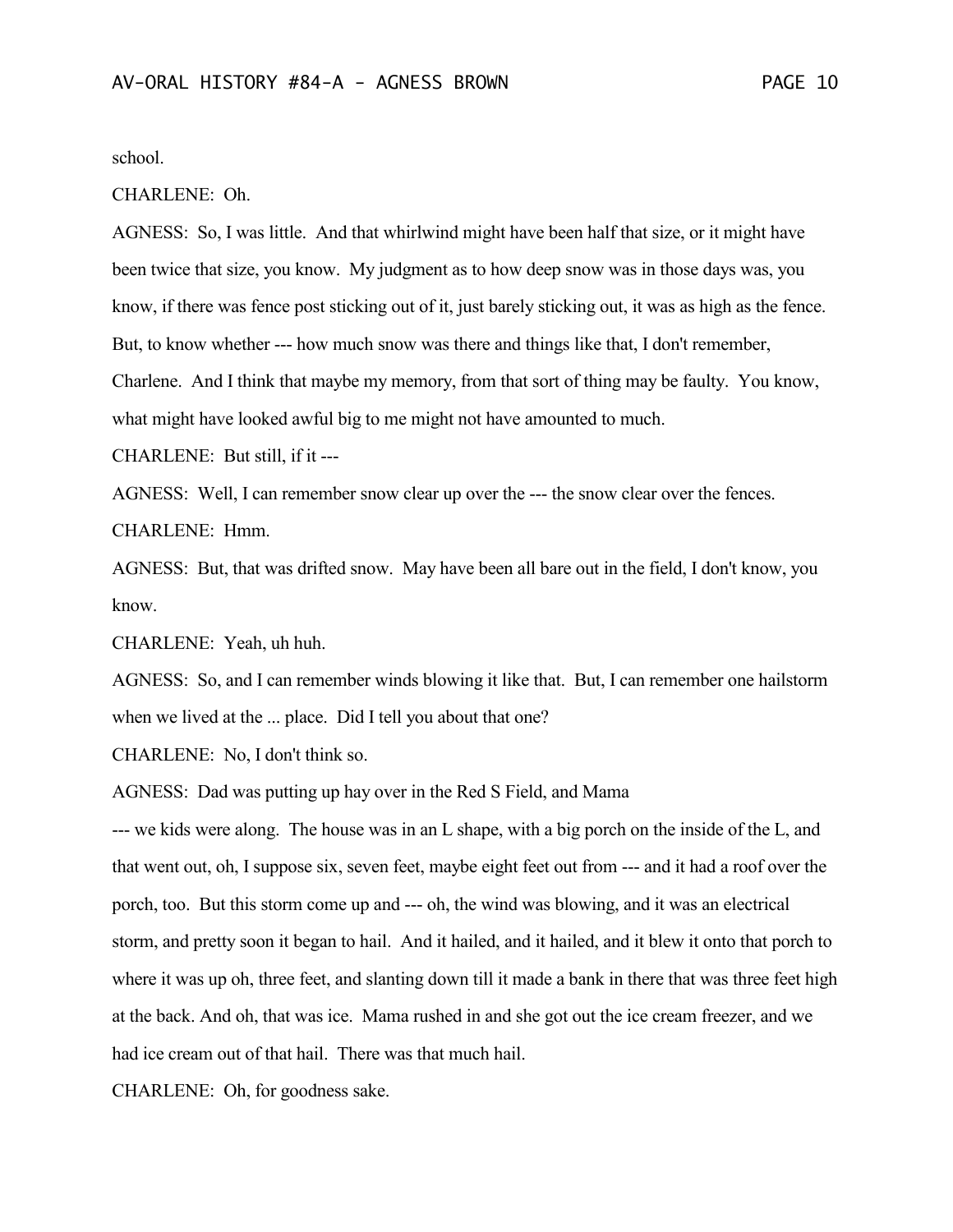AGNESS: And she was --- she could pack it so it froze good. We had a whole big gallon of ice cream out of that.

CHARLENE: Oh, I didn't know you could do that.

AGNESS: Well, we did. I can still --- that was the best ice cream I ever ate.

CHARLENE: Hmm.

AGNESS: 'Cause we lived on the ranch, we didn't have any ice in the summertime, you know. CHARLENE: I guess not. Huh. That's interesting.

AGNESS: But that was quite a storm. And then there was a time --- well I recall this, because they said that the time that the last eclipse was here, said that there wasn't anyone living in this part of the country that could probably remember a total eclipse. But, I remember the total eclipse when I was, oh, just barely old enough to go to school, I guess. We had just moved to the ... place, and --- Dad of course, didn't know in advance there was going to be an eclipse. We didn't have papers and telephones, and all this. And we were in the upper field. He had two horses hooked to this wagon, and we was up there fixing fence, my brother and I. He was a year older than I was, and we were up there with Dad. And of course, we were just going along for the fun, and Dad was repairing fences along, getting them all back in shape. And all at once it began to get dark, and darker. Well Dad knew what it was. And the horses spooked. So he got us kids back to the wagon, and we drove --- it was probably a quarter of a mile back down to the house. And when we drove in, all the chickens had gone to roost, and the cattle were just kinda running around, kinda scared like. And these two horses, Dad got --- unhooked them right quick and took them into the barn, because they were just scared like everything. And I can see chickens coming out --- caw, caw, caw, caw, caw -- - it passed, you see, and it began to get daylight again. Those old chickens, they sure were mixed up, they couldn't figure out what the scoop was. But --- but that was a total eclipse. CHARLENE: Hmm. Gee.

AGNESS: I remember the ones that partial eclipses, you know, as a kid. But that was the only total one that I ever knew. And it got just as dark as night.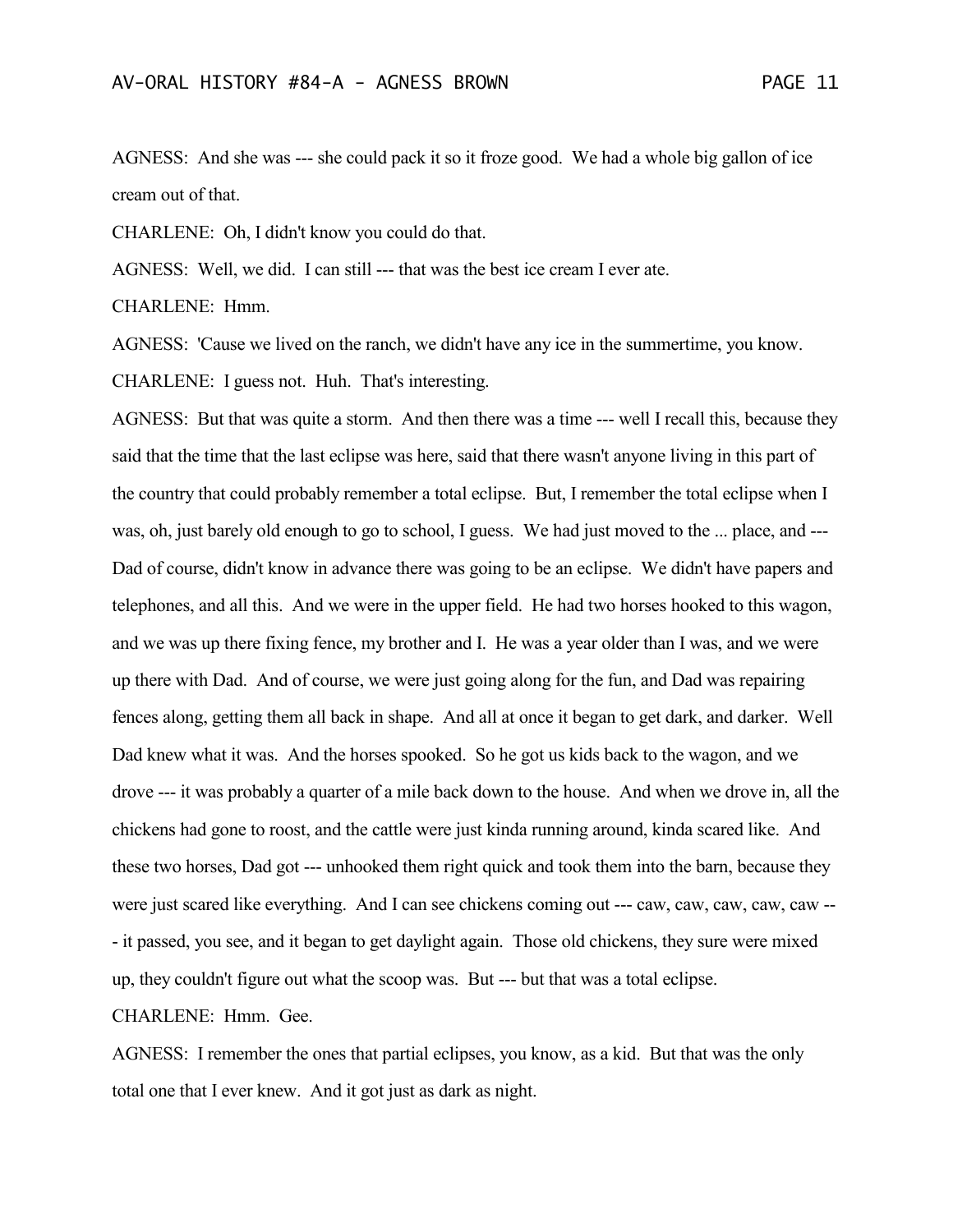CHARLENE: Uh huh. Hmm.

AGNESS: But the chickens didn't like it.

CHARLENE: Hmm.

AGNESS: It was startling to them.

CHARLENE: I bet it was. It must have been kinda funny.

AGNESS: They come out of the hen house just caw, caw, caw. I can still see them a walking through the --- you know, and they --- it had been an awful short night. You know they couldn't understand it.

CHARLENE: Oh, that must have been confusing. You were telling me something about a stuffed deer on a rim rock, that somebody ---

AGNESS: Oh, that was out at the place at Harney. My dad wasn't above playing a joke on anybody if he could get away with it. And of course in those days, why you could shoot a deer any place, any time, you know. There was no game laws of any kind. So, he took a saw horse, and he took a hide from a deer, and he took a set of horns, and built up some wood there so it would look a little bit like a head, set those horns on it, and put that hide back on it, set it up on the rim rock above our place. Which was --- it would be quite a little hill up there, but it was close enough to the road that they could shoot and hit that thing from the road. So here along --- Dad put it up there and then he sat back and waited for the first sucker that would come along and shoot at it. And you would just be amazed at the number of people that would stop out --- they had to stop beyond our granary which --- there was the house, and then the barn, and the granary was still on out. And they had to stop out beyond that. But, then they would come to the house, they couldn't figure out why that animal didn't drop. They would just shoot at it, and shoot at it.

CHARLENE: Oh, my gosh.

AGNESS: I've heard a lot of people tell that story. They were probably the suckers that was doing the shooting.

CHARLENE: Oh, gee. That would be funny.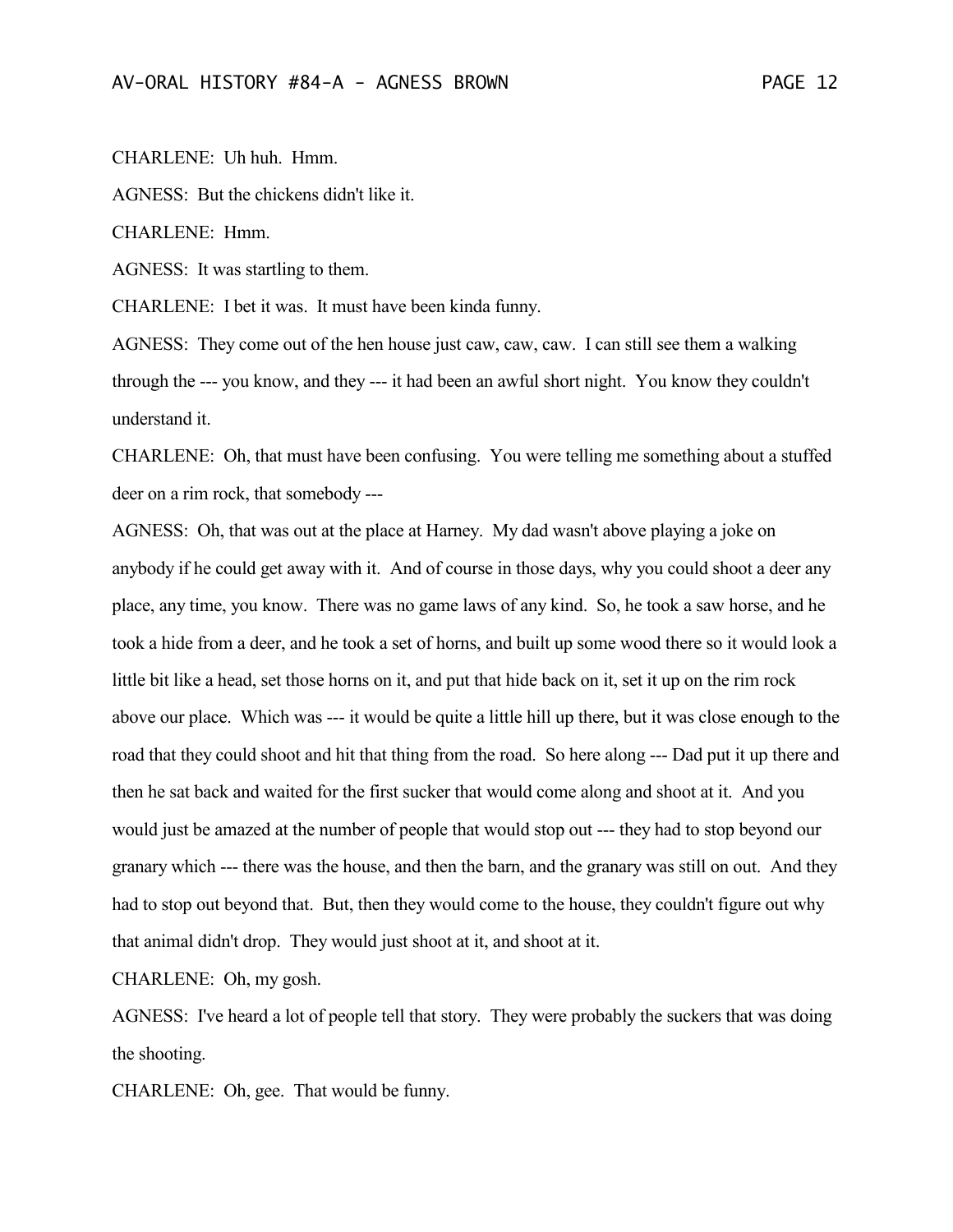AGNESS: But that was a typical joke. There was another thing that Dad always told a lot, I thought was funny. Maybe, alas Mother didn't. Of course, there was a big bunch of the Davis boys and they'd come in, and they was all going to the dance that night. And the first got --- they all wore the same size. And the first guy in, he would take the best pair of shoes, the best pair of trousers, the best shirt, the best tie, best coat, best everything. And the next guy come in, he would get second best all down the line. And the last guy might not even have a clean shirt to wear. But that's the way they did. They just --- whatever was in the closet, why they would take, and the other guy - -- they didn't each have their own clothes, they just took whatever there was there. And so it was always a rush to get in on Saturday night so, they could get dressed up before the other guy did. CHARLENE: Uh huh. My goodness sakes. There was quite a lot of dances and stuff going on, on Saturdays and ---

AGNESS: Well, years ago I think, I don't know how often they had those dances, but the folks, in the wintertime when it was cold, they would, Dad would put straw in the back in the hack, and they would put a canvas on it and put bedding in there. And Mama would heat bricks on the back of the stove and wrap them up in towels, and put them in this bed, and then stick all three of we kids back there. And of course, they had the hand warmers and foot warmers that they had, and we would drive the three miles into town, into Harney, to the big old Harney Hall. And they'd wrap us kids up in quilts and pack us into the dance hall, and they had seats all the way around, and so you'd just put your quilts down and your kids down. And the kids would get up and run all around and play, they'd get tired and go to sleep awhile, then they'd wake up and run all around and play. And they'd go home just about time to milk the cows, and then they'd go to bed.

CHARLENE: Huh.

AGNESS: But that was common. You know, I mean everybody did that.

CHARLENE: That sounds like fun.

AGNESS: Oh, it was fun. It was fun for the kids. Oh, I can remember that was lots of fun. We just loved to go to the dances. And even the ride in was fun. We'd put that tarp up over our heads,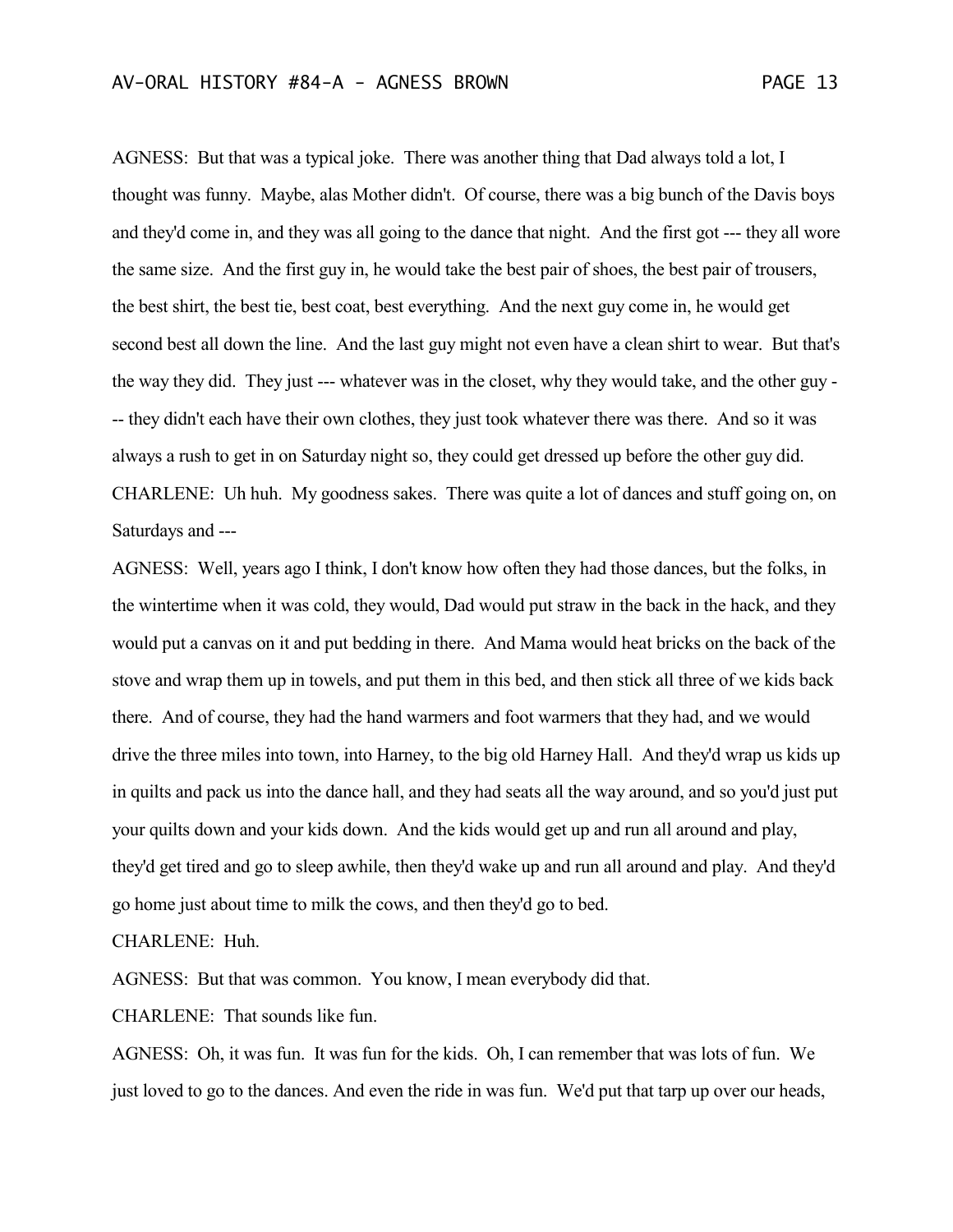we were just as warm and toasty in there as could be. And it might be zero outside. I believe the only ones that suffered was the poor old horses. 'Cause they'd be left out, you see, just standing out in the cold. They were probably used to it.

CHARLENE: Yeah. I guess so.

AGNESS: I've been trying to think, they had several, you know, it might not have been once a week, you know, like that. But I'm sure that they had --- but then of course, on holidays and things like that they had special ones.

CHARLENE: Hmm.

AGNESS: But all the people from miles around would come.

CHARLENE: Hmm. It was their only entertainment.

AGNESS: I don't know where the music came from, but I suppose there was somebody would play the fiddle ---

CHARLENE: Uh huh.

AGNESS: 'Cause by the time I was really old enough to know too much on things like that, we had moved from Harney, and then I guess people came into Burns to the dances. But people from down south of town, south and west of town where we lived, I presume they came into --- they wouldn't have been much further from Burns than we were from Harney. But it was never the same, you know. It wasn't that small village type friendships that --- 'cause this was all the people that ever lived around Harney, and they'd go clear out to Buchanan, and every place. All --- people from all around. As I remember, that was a big hall, and they'd be a lot of people dancing. So there was a lot of people that went.

CHARLENE: Well, how big was Harney when you were growing up?

AGNESS: Oh, wow! Well, on one side of the street, I can remember

--- really, the only thing I really, really remember was Fred Haines' Store, which was on the south side of the street. And it had a big high --- you walked up some steps to get up to this high boardwalk, and --- But you know, as I remember it, it was a store about the size of the Lawen Store.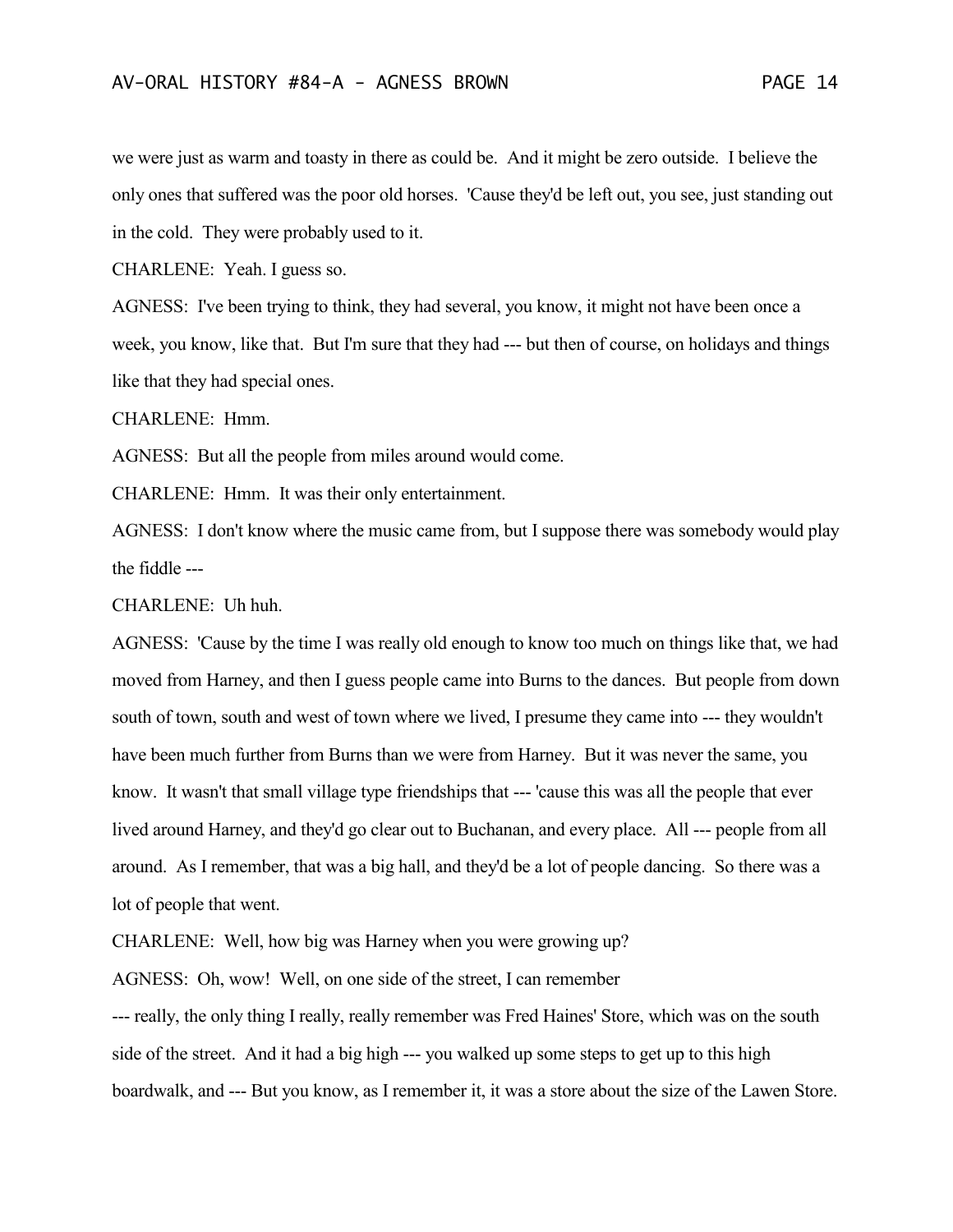If they took out the post office and thing and let it run on back like it used to, it was about that size. And 'course they, I don't know whether the post office was in Fred Haines' Store or not. They -- they always had stick candy in the --- I don't know what we paid for a stick, probably a penny. They was long sticks of candy that was wrapped up. And I don't remember what --- they weren't wrapped up either, they were in a glass jar, and he'd open, he'd take that lid off. When you bought one, then you'd reach your hand in and take one --- whatever color you wanted. And that was always the big treat that we got when we went to the store. Then across the street, but of course that was dry goods that was the Bauer Store. I expect that's where Mama bought yardage, and all that kind of stuff. And that wasn't very interesting, so I don't remember that. You know to a kid, why the candy part, and the grocery part, and what you ate was --- I can remember that. And then of course, I think it was there, he was still running the store longer, after I had --- you know. CHARLENE: Well, when did Harney kind of disappear?

AGNESS: Well, I think when they took the records after the vote, and Harney won, and the officials from Burns took all the records to Burns, I think ---

CHARLENE: Oh, my gosh.

AGNESS: I think that was the death note to Harney. You know, it went on down hill from then on. Though they had the election, and that's documented. And of course, Harney at that time was the county seat, and so they promoted this election to see which one would --- and Harney won. But in the dark of the night they stole the records and brought them to Burns.

CHARLENE: I'll be darned.

AGNESS: And that's how Burns got to be county seat.

CHARLENE: Oh, that's incredible.

AGNESS: And of course, there's --- I guess it was well documented, and anybody that was a handwriting expert would know it, that when they were trying to get signatures to put a post office at Burns, this fellow was given so much money for each signature he got on there, and he had a list of the people he was to go see. He went out here some place, and sat down under a bridge or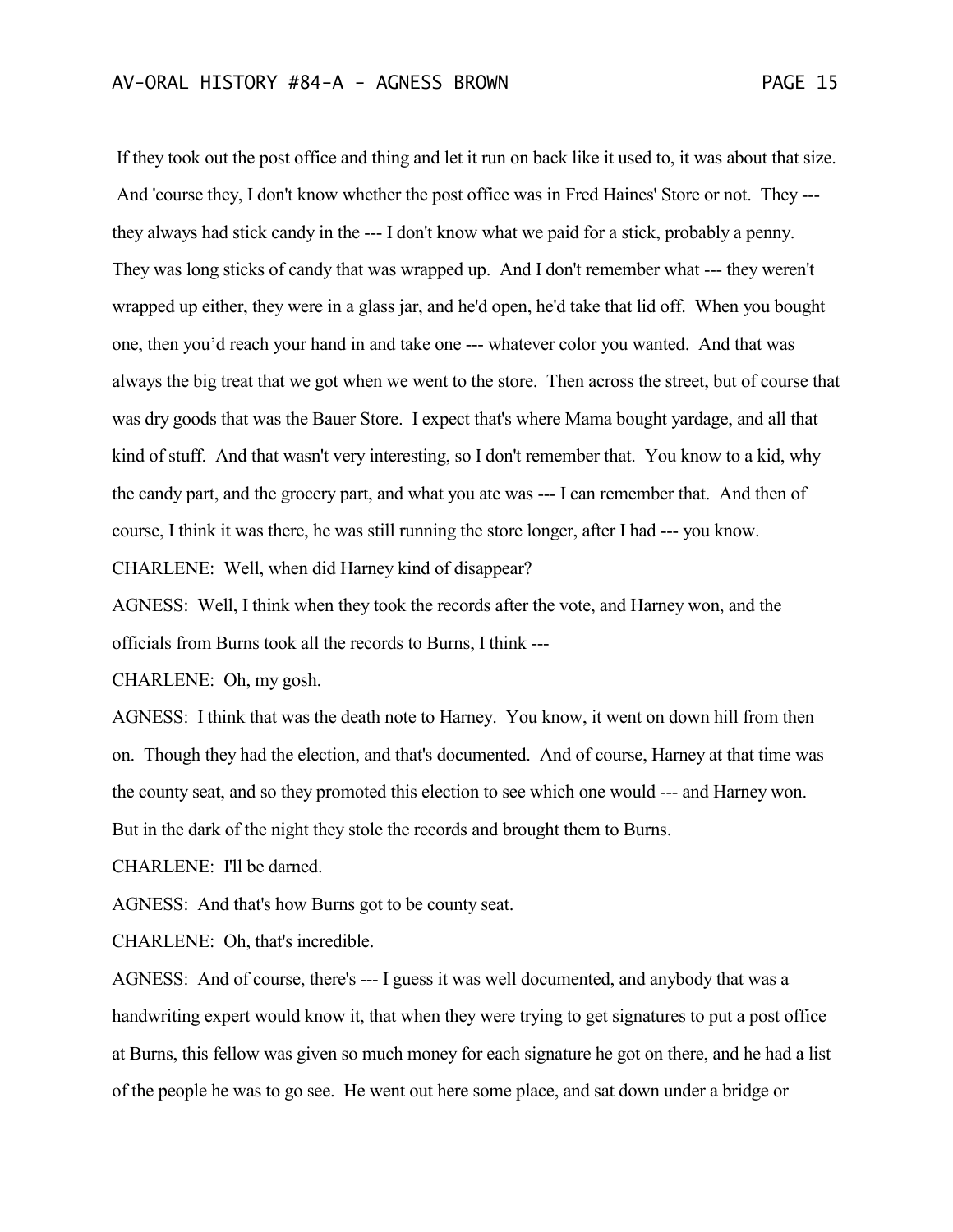somewhere, and he wrote all their names on the petition and brought it back. And that was the petition, I understand, that's back in Washington.

CHARLENE: Oh my goodness, wasn't that challenged?

AGNESS: So, you see, all the crookedness didn't start with Nixon!

CHARLENE: Gosh, no.

AGNESS: Oh, it's been corruption --- Al told another good one on election, since this is getting close to election. He told a good one on election. This fellow was running for sheriff. Well, they weren't above bribing in those days either. And he asked this old gentleman, what --- I'm not going to name names, I know who it was, but I'm not going to name names. Anyway, he asked him who he was going to vote for. And --- "Well," he said, "that's sort of private." He said, "I don't tell people who I vote for." And we'll call this guy Jim Jones, was going to get to be sheriff. And he said, "Well, now," he said, "there'll be five dollars in it for you if you'll vote for me." And he said, "Well, how will I know whether you'll vote for me or not. How do you know whether I vote the way you do? How are you going to know whether to give me the five dollars?" And he says, "Well, I'm going to give you the five dollars, I'm sure you're going to vote for me." And he said, "You put an X up in the corner," he says, "I've got somebody --- a clerk that's going to watch and count to be sure." And then he says, "So, I'll know." So the fellow says, "Oh well, all right, for five dollars he thought he could accommodate him." So he went whistling down the street, he met Joe Blow, and he said, "Who are you going to vote for, for sheriff?" And he said, "Well, I hadn't made up my mind." "Well," he said, "there'll be two and a half in it if you'll vote for this other fellow." And he said, "Well, how will they know whether I vote." "Well," he said, "you put a X up in the corner." "Well, for two and a half I can do that." So he gets his two and a half and this fellow goes whistling on down the street, and he said, "I made two and a half, and I'll vote for whoever I darn well please."

## CHARLENE: (Laughter)

AGNESS: That was the corruption in those days.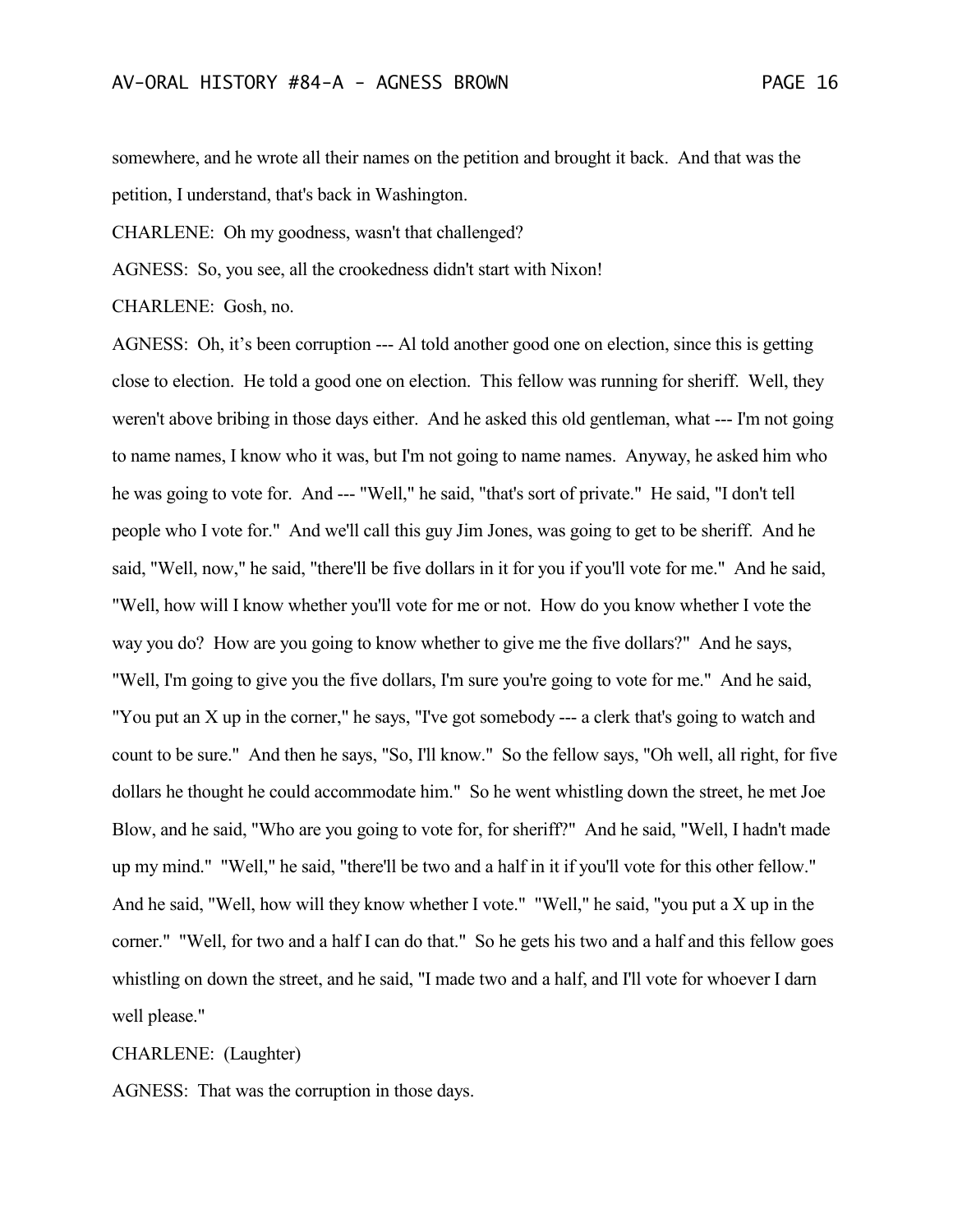CHARLENE: Oh gosh. Well that's pretty unsophisticated corruption. Doesn't take too many brains to figure that out, I guess, in a small town. Gee.

AGNESS: No.

CHARLENE: That's funny. Gosh.

AGNESS: No, but --- there was a lot of that sort of stuff that went on in those days, just like they do now. I mean corruption didn't start with present day, a lot of people think it did, but it really didn't.

CHARLENE: Gosh. Well, I guess they didn't try to cover up much, I mean --- that's not covering up much.

AGNESS: No, no. But I thought it was pretty cleaver of the old guy to figure out how he could get the two and a half and let the other guy be the corrupt one. He got two and a half and he voted for who he pleased.

CHARLENE: Yeah. That's pretty good --- we've got corrupt politicians. Oh, goodness sakes. I was also wondering about --- who was it that told me --- Dot Timms was mentioning a place called Brown's Canyon, and she said it was up here ---

AGNESS: Brown's Canyon is, this is, we always called Ball Park Canyon. The next canyon over was Brown's Canyon, it --- at the time that, oh in the '30's, when we were married, this piece of land that is known as Indian land was --- belonged to N. Brown and Sons. And they --- oh Nathan Brown was a little more modern than lots of people. He put a dam in up here. 'Course he didn't have to have an engineers report, and an impact study or anything like that in those days. You just went out and got you a scoop --- or a fresno and a couple of horses, and dug up enough dirt and put up there to make a dam. And even when --- oh goodness, my kids were little, that dam was still there. I think the dam broke in the '40's, as I remember it. But they used that water to irrigate this field, and it was quite a dam. The kids were big enough; they were nine and ten years old. Because they were big enough to come when we lived over on this other place, they'd walk over here, and over into Brown's Canyon.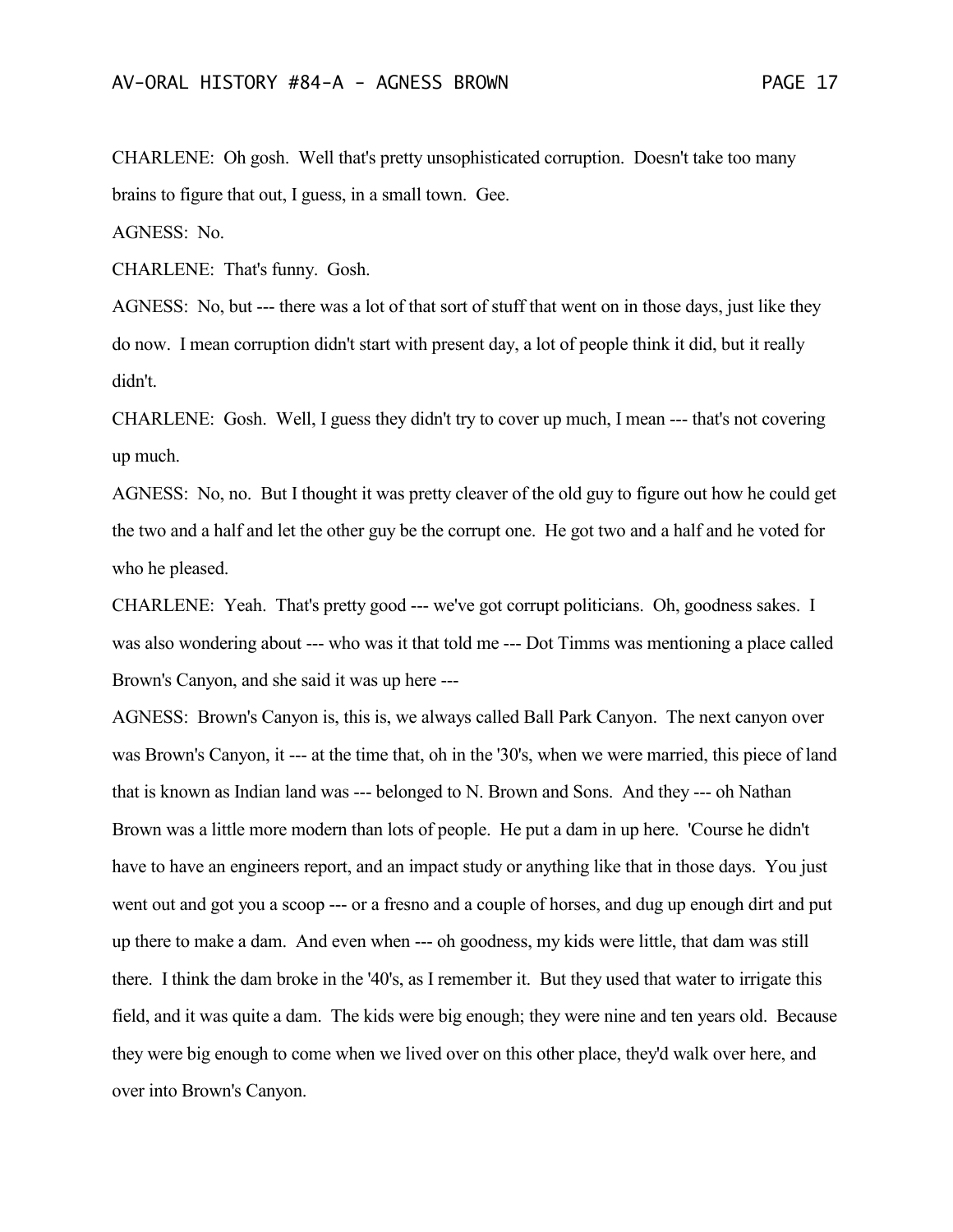CHARLENE: Uh huh.

AGNESS: And had a raft, but Mama didn't know anything about it.

CHARLENE: Oh dear.

AGNESS: ... (Unrelated)

CHARLENE: Well I was wondering --- now this dam, you were saying about you had a rowboat? AGNESS: Oh, no the kids lugged some --- when we --- finally Al went over to see what was so interesting over there, and the kids had a raft over there.

CHARLENE: Oh.

AGNESS: There wasn't a one of them that could swim at that age.

CHARLENE: Oh, my god!

AGNESS: Oh well, it didn't take father long to take those boards apart and he carted them away, and that was the end of the raft.

CHARLENE: Huh.

AGNESS: It was pretty deep. I don't know how deep that water was. I know that when it broke, it flooded everything down in that end of the --- in the east edge of town there.

CHARLENE: Oh, my gosh.

AGNESS: It didn't break --- it wasn't a sudden wall of water, or anything. But, it was in one spring when the ballpark was flooded, and of course I haven't seen water in the ballpark like it used to be. Because one time --- one spring, since we have lived up here, I looked out and there was a little kid, looked like he was about ten or twelve years old, was walking through, and he was up to his arms pits.

CHARLENE: Oh my gosh.

AGNESS: If he had drowned, that's the reason I remember it so well, if he had fallen over and drowned, you wouldn't have know where to look for him. Nobody. He always came past here going to school, but you'd have thought when the ballpark was flooded he'd have had sense enough to go around, but he didn't. He went through the ballpark, and I watched him. I watched until he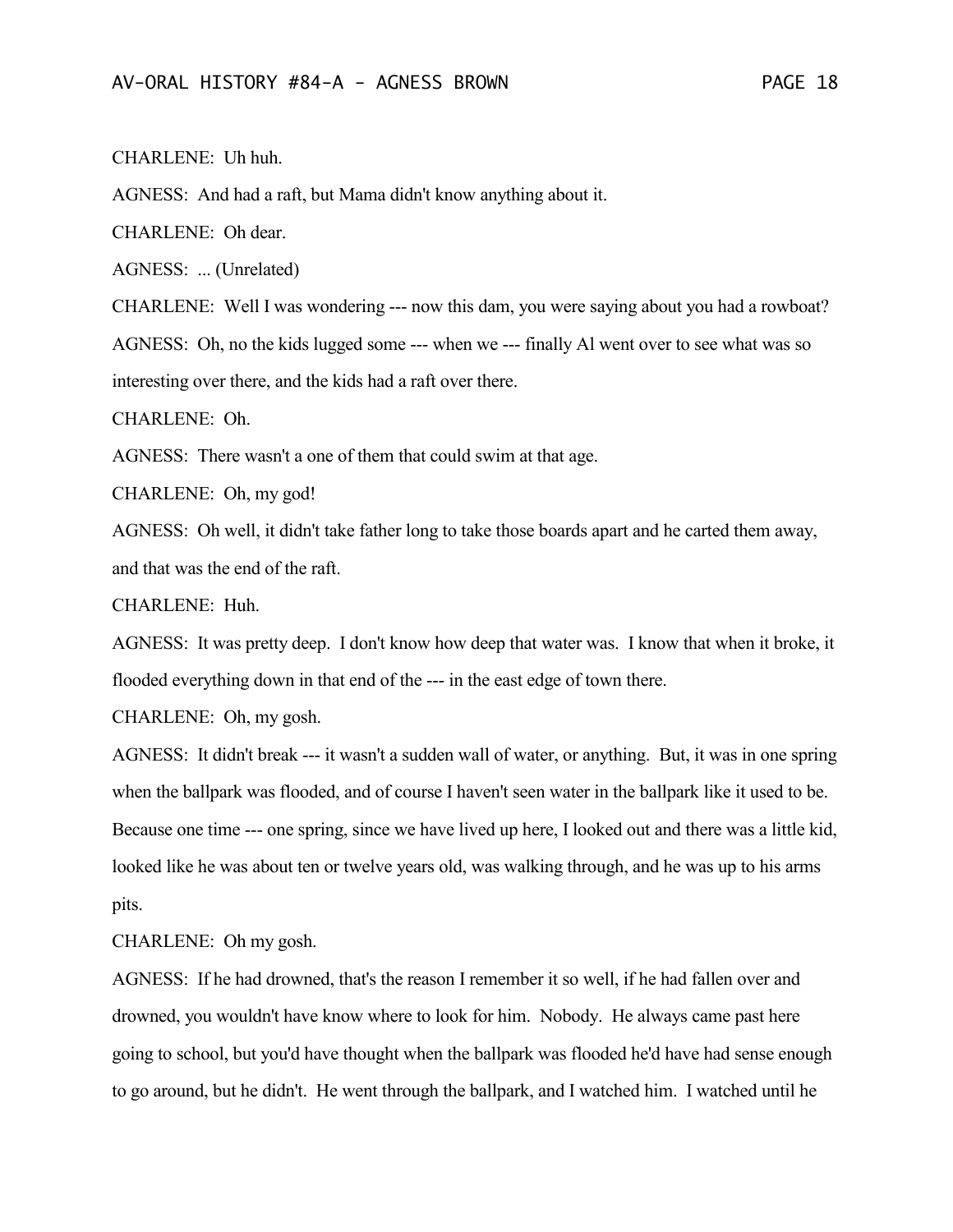got out on the other side.

CHARLENE: Well, that was kind of dangerous.

AGNESS: After the Indians bought the land; they never used the dam anymore. And that's why that is broke, you see, it was after the Indians owned the land.

CHARLENE: Oh, I see. They didn't keep it in repair or something?

AGNESS: No, they didn't repair it. It probably had rat holes in it, you know, and the water seeped through until --- and it was probably when, by the time it finally got to the place where it was washing, and washing a hole through. Because, where it washed through was just --- we walked over there to see it. It was just a little narrow place where the dirt --- it was just a dirt filled dam, and where the dirt had washed out. If it had been anybody that was interested in irrigation or anything, they would have kept that in there. But ---

CHARLENE: Well, that land then was not the original reservation?

AGNESS: Well, of course, you know, this has only been a reservation for the last few years.

CHARLENE: Oh. No, I'm not sure ---

AGNESS: These Indians, local Indians just plain wouldn't stay. They were supposed to be over at Warm Springs.

CHARLENE: Oh.

AGNESS: And they take them over there, and they'd beat them back. They're kinda like a dog, you know, they just; they beat them back. And when I was a kid, they all lived in tepees out here on the hill.

#### CHARLENE: Oh.

AGNESS: Out, well out where the garbage dump is. Out that way is where they all lived. And then finally the government came in and put some houses up for them, such as they were. Four room houses, I think they was a square house with a partition through the middle each way. And, of course, their bathroom was a path down to the little shanty, and that was --- for a good many years until they finally bought this land. And when they bought that, that's when they built these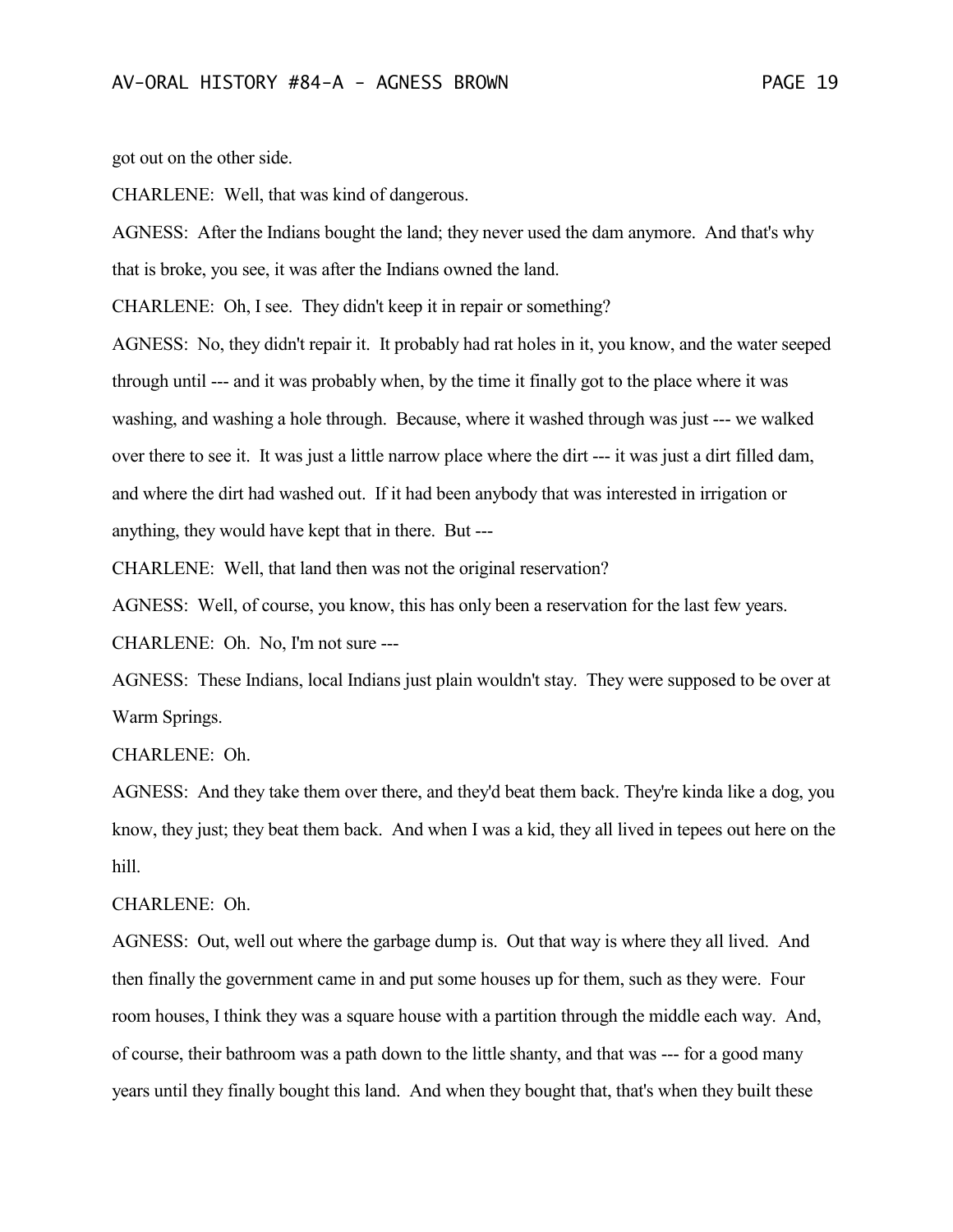houses out here.

CHARLENE: Hmm.

AGNESS: And now I don't know whether the Brown land went as far as the Indian --- as far as the edge of the Indian lands is now, or not. I don't know where that line went through there. Although, I'm inclined to think that it probably did because they were in on that flour mill deal when they built the dam up the river, and had the flour mill up there. That's a story that somebody can --- will have to get from someplace else; I don't know it. I do know --- and I don't know who all was in on it or anything.

CHARLENE: Hmm.

AGNESS: Now those are the kind of things I might get into now. I might run into the papers that will tell us something about that.

CHARLENE: Yeah, that would be interesting. I haven't heard.

AGNESS: I ran into the deeds on the French Hotel.

CHARLENE: Hmm.

AGNESS: Says, it's in an envelope now. Boy, I stuck them all back in there in a hurry. To all deeds --- and it says, deed to the land of the French Hotel. Of course, Mrs. Rembolt had something to do with that. And Al's dad was the executor of that estate. So I've run into all kinds of those kinds of papers. It's going to be a long haul, to go through and sort, and see what can be made of some of that kind of stuff.

CHARLENE: Uh huh.

AGNESS: And I don't know whether I'm historian enough to know how to assemble it.

CHARLENE: My goodness sakes.

AGNESS: It's been fun. It's all I can say --- its sort of fun getting rid of a bunch of old papers. It's the only fun in it.

CHARLENE: Gosh, yeah. I know it. I've had to do quite a lot of that myself.

AGNESS: Well, as long as it was just tax files it wasn't hard, because tax files, they were all Al's